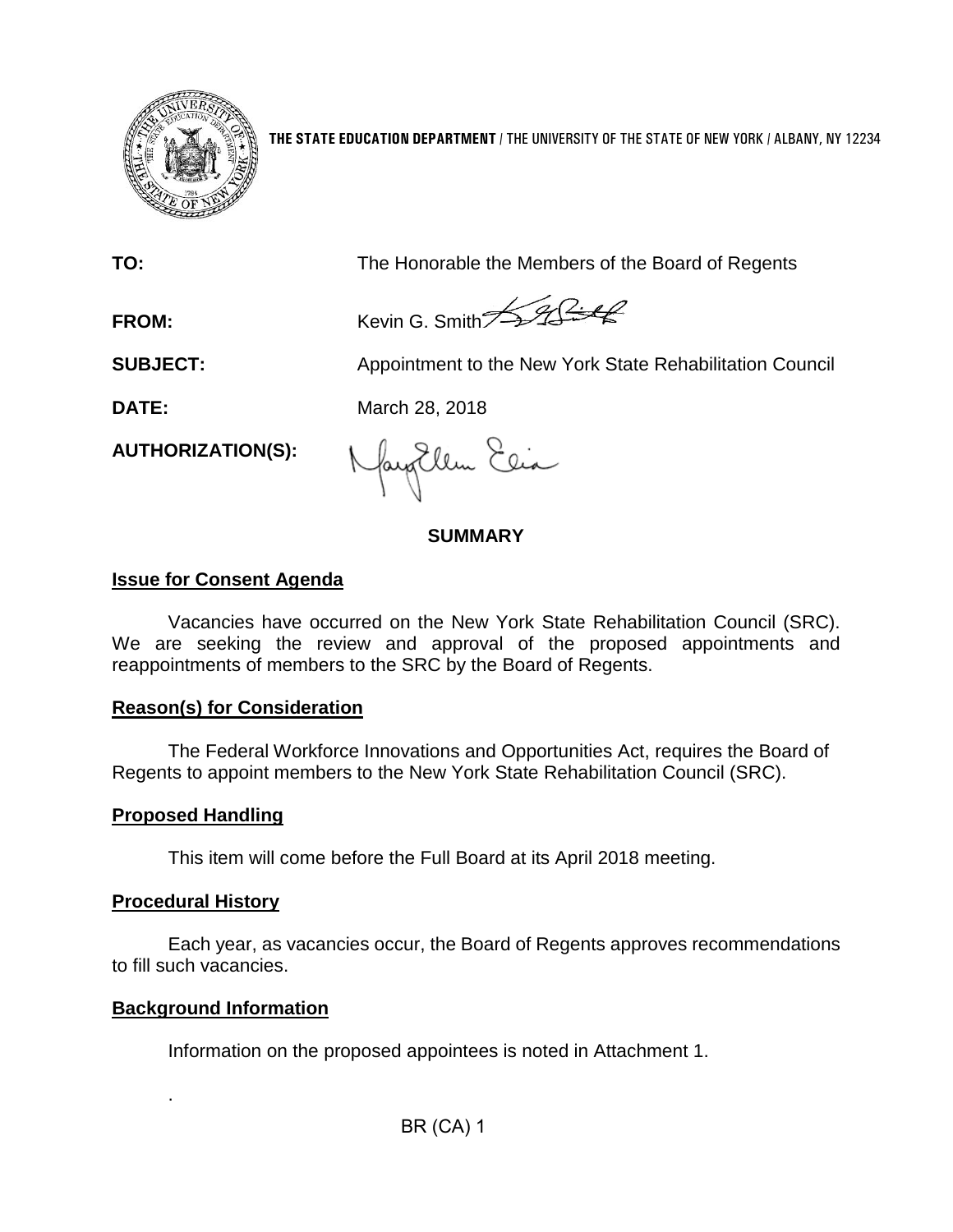## **Recommendation**

**VOTED:** that Angela Lockhart be appointed for an on-going term beginning April 10, 2018.

**VOTED:** that Bronce Perez Matos be appointed for an on-going term beginning April 10, 2018.

**VOTED:** that Lynn Thibdeau be appointed for an on-going term beginning April 10, 2018.

# **Related Regent's Items**

[February 2017 Appointment](http://www.regents.nysed.gov/common/regents/files/217brca1.pdf) (http://www.regents.nysed.gov/common/regents/files/217brca1.pdf)

[December 2016 Appointment](http://www.regents.nysed.gov/common/regents/files/1216brca1.pdf) (http://www.regents.nysed.gov/common/regents/files/1216brca1.pdf)

[December 2015 Appointment](http://www.regents.nysed.gov/common/regents/files/1215brca2.pdf) (http://www.regents.nysed.gov/common/regents/files/1215brca2.pdf)

# **Timetable for Implementation**

Upon approval by the Regents of the recommended candidates, appointments will go into effect April 10, 2018.

**Attachment**